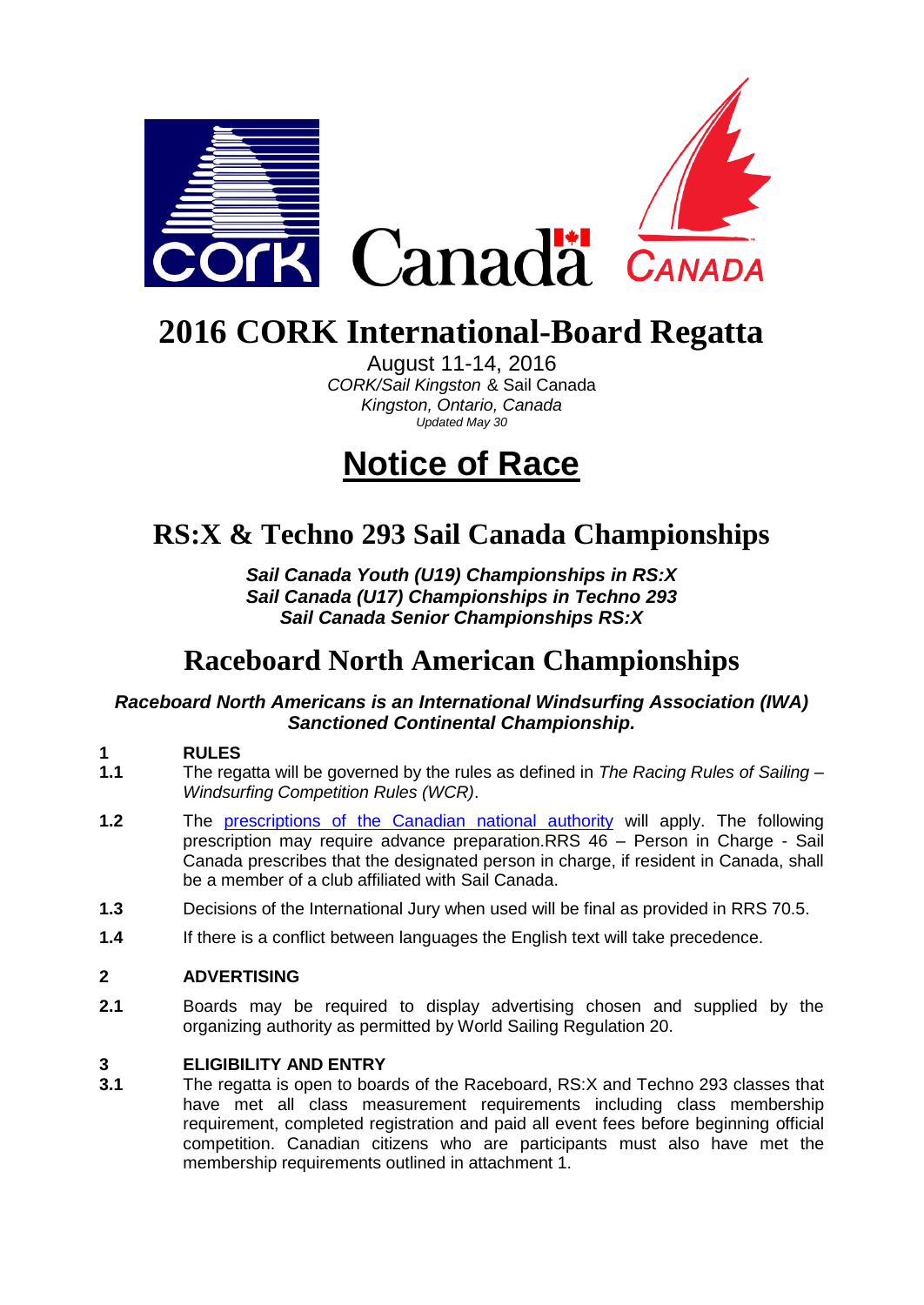- **3.2** The U19 events are open to sailors born in the year 1998 or later, but no later than in the year 2001. U17 events are open to sailors born in the years 2000 to 2003. Some valid *Proof of age* documents are included in attachment 1.
- **3.3** Each competitor under 18 years of age must submit a completed PARENT/GUARDIAN DECLARATION prior to racing. The declaration is attached below and can be found on the website at [http://www.cork.org/wp](http://www.cork.org/wp-content/uploads/2016/03/CORK-Parent-Guardian-Declaration.doc)[content/uploads/2016/03/CORK-Parent-Guardian-Declaration.doc.](http://www.cork.org/wp-content/uploads/2016/03/CORK-Parent-Guardian-Declaration.doc)
- **3.4** By registering for this event, youth competitors U19 are agreeing that you have read and will abide by the [Sail Canada Youth Code of Conduct](http://www.sailing.ca/files/Sail_Canada_YOUTH_CODE_OF_CONDUCT.pdf) throughout the events.

## **4 FEES** (VISA, MC, Debit Card, Money Orders, Bank Drafts and Cash accepted)<br>**4.1** The entry fee covers racing, a regatta souvenir and snacks after racing. Als

- **4.1** The entry fee covers racing, a regatta souvenir and snacks after racing. Also included is the per diem fee to the City of Kingston for use of facilities.
- **4.2** Required fees are as follows:

| Date                                | <b>Fees</b>            |  |
|-------------------------------------|------------------------|--|
| Completed entry form and entry fee  | CAD \$189.00 + 13% HST |  |
| received on or before July 31, 2016 |                        |  |
| After July 31, 2016                 | CAD \$235.00 + 13% HST |  |

**4.3** On-line and in-person registrations will close at 1800 on Thursday, August 11<sup>th</sup>. All pre-registered competitors must check-in with the CORK registration desk by end of registration. Late check-in by permission of the organizing authority.

#### **5 RACE FORMAT**

- **5.1** The Raceboard Championship will be a single discipline, *course racing,* "open entry" event.
- **5.2** Men, women, boys and girls, may race together depending upon the number of entries.
- **5.3** Classes as listed in 3.1 above may have separate starts.

### **6 SCHEDULE**

**6.1** Seminars and debriefs hosted in collaboration with Sail Canada and Ontario Sailing.

| <b>Date</b>            | Time                | <b>Event</b>                                                                                                                                |  |
|------------------------|---------------------|---------------------------------------------------------------------------------------------------------------------------------------------|--|
| Thursday,<br>August 11 | All Day             | Venue will open for competitors. Earlier arrival<br>must be coordinated with the organizing authority<br>and may be subject to a daily fee. |  |
|                        | 1200-1800           | Registration and check-in at POH (CORK)<br>registration desk)                                                                               |  |
| Friday,<br>August 12   | 0930                | <b>Coaches Meeting</b>                                                                                                                      |  |
|                        | 1200                | 1 <sup>st</sup> Warning Signal – all fleets, other races to follow                                                                          |  |
|                        | <b>After Racing</b> | <b>Snacks</b>                                                                                                                               |  |
| Saturday,<br>August 13 | 0930                | <b>Coaches Meeting</b>                                                                                                                      |  |
|                        | 1100                | Warning signal for next race, others to follow                                                                                              |  |
|                        | <b>After Racing</b> | Snacks                                                                                                                                      |  |
| Sunday,<br>August 14   | 0930                | <b>Coaches Meeting</b>                                                                                                                      |  |
|                        | 1100                | Warning signal for next race, others to follow                                                                                              |  |
|                        | <b>After Racing</b> | <b>Snacks and Awards</b>                                                                                                                    |  |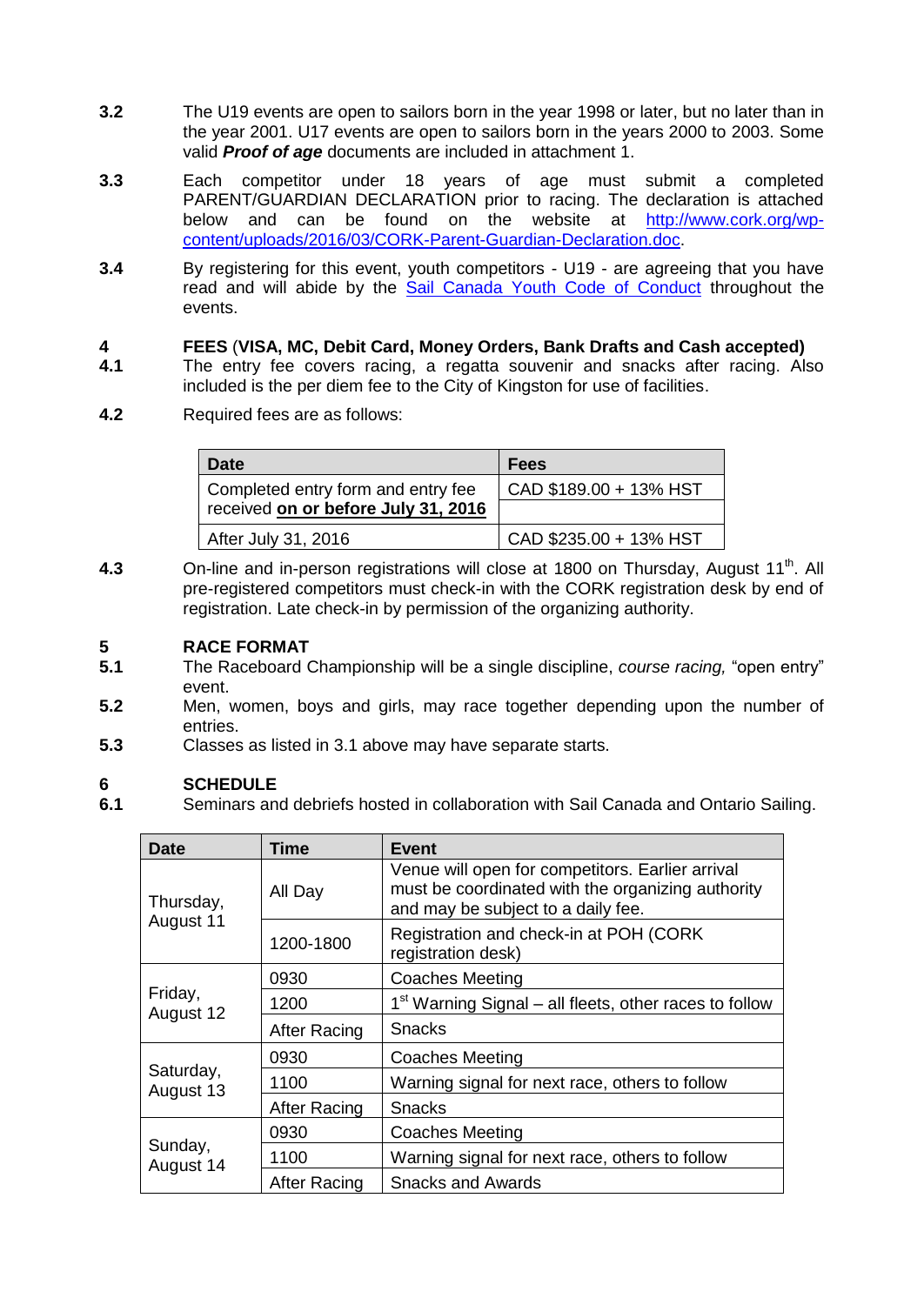- \* No warning signal after 1600hrs on the final day of racing.
- **6.2** Number of races:

| <b>Class/Fleet</b> | <b>Number</b> | Races per day |
|--------------------|---------------|---------------|
| Raceboard          |               |               |
| RS:X               |               |               |
| Techno 293         |               |               |

## **7 EQUIPMENT AND EQUIPMENT INSPECTION**

- **7.1** Equipment inspections may be made at any time during the event.
- **7.2** Unless otherwise directed by the organizing authority, boards and equipment shall be stored, launched and retrieved from the designated area at the event site.

### **8 SAILING INSTRUCTIONS**

The sailing instructions will be available at check-in and may be posted on-line at [www.cork.org.](http://www.cork.org/)

#### **9 SCORING**

- **9.1** Three races are required to be completed to constitute a series.
- **9.2** (a) When fewer than five (5) races have been completed, a board's series score will be the total of her race scores.
	- (b) When from five (5) to nine (9) races have been completed, a board's series score will be the total of her race scores excluding her worst score.
- **9.3** Divisions may race together. The overall fleet will be scored. Positions within a division will be taken from the overall.

### **10 PRIZES**

### **Sail Canada Championships**

- **10.1** Sail Canada medallions will be awarded to the sailors of the top 3 finishers overall and U19 in RS:X and Techno 293 (U17)
- **10.2** The following trophies will also be awarded:
	- Coupe Sealtest top competitor U17 Techno 293 & U19 RSX
	- Women's Youth Windsurfing Trophy U17 Techno 293 & U19 RSX
- **10.3** Other prizes may be awarded.

### **Raceboard North American Championships**

- **10.4** Prizes will be awarded to the first three finishers of each properly constituted class /division.
- **10.5** The first overall Raceboard will be declared "2016 Raceboard North American Champion".
- **10.6** Titles shall only be awarded to competitors eligible to compete for a North American national class association –World Sailing Association Nationality Criteria apply.
- **10.7** Other prizes may be awarded.

#### **11 COACHES AND COACH/SUPPORT BOATS**

- **11.1** All Canadian coaches must be Sail Canada certified and registered in the year of 2016.
- **11.2** Coaches and support boats must register [on-line](http://www.cork.org/members/sign_in.php) or in-person and list the fleet(s) and competitor(s) they are coaching/supporting in the Notes/Comments section. A numbered flag will be issued at check-in and must be displayed. Coaches are invited to participate in after race snacks. There is no coach fee but a \$20.00 deposit for the flag is required. Coaches and supporters are required to monitor the CORK course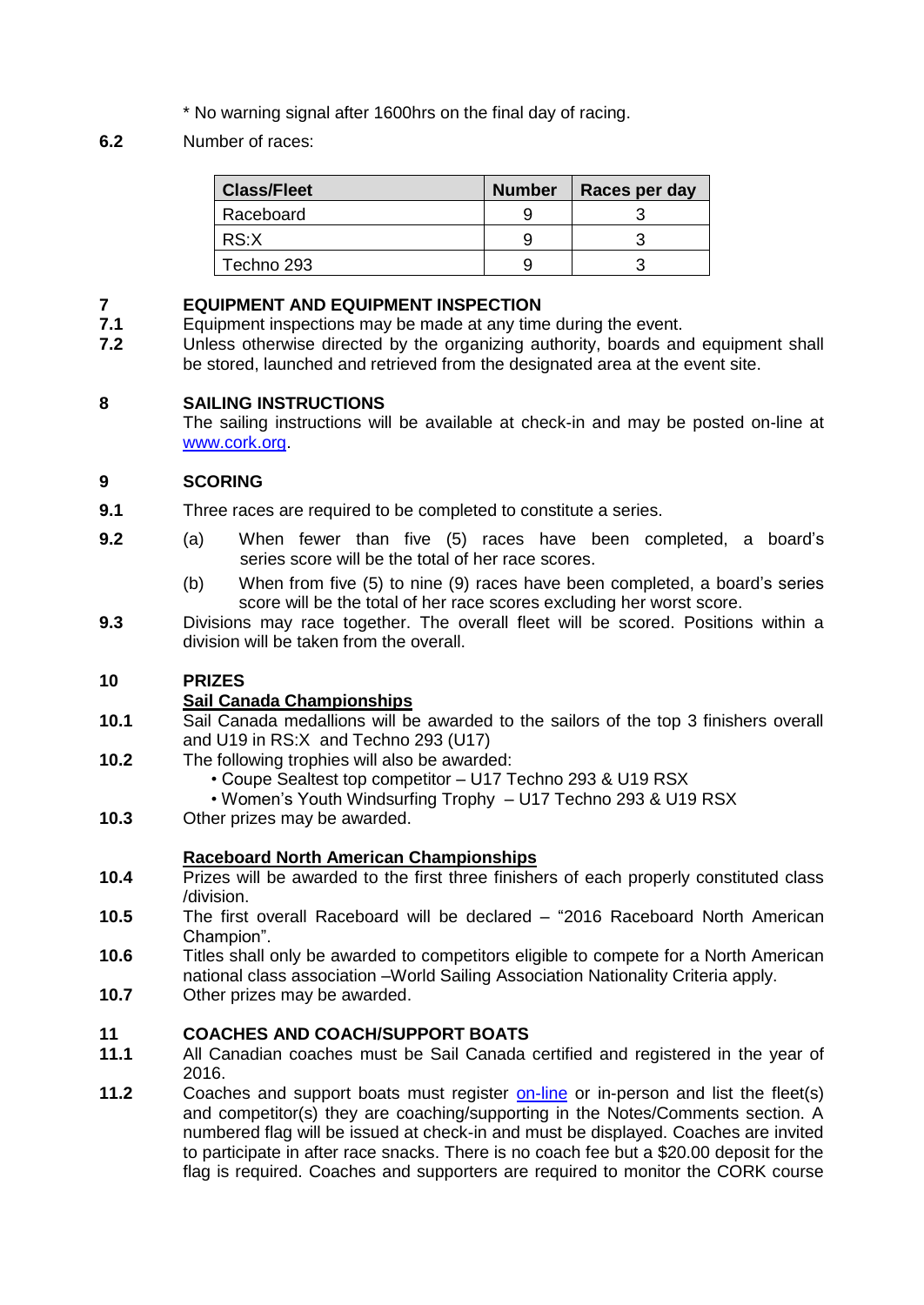channel on their VHF radios and be available to assist with safety when requested. Coaches are expected to attend the coaches meeting each morning. The Sailing Instructions may give additional requirements for Coaches on the water.

**11.3** All coaches and support personal confirm by registering that they have read and will abide by the [Sail Canada Coaches Code of Conduct.](http://www.sailing.ca/files/2015_Sail_Canada_Coaches_Code_of_Conduct.pdf)

#### **12 PHOTO AND VIDEO DISCLAIMER**

By participating in the event, competitors give absolute right and permission for any photograph and video footage taken of themselves or the board they are sailing during the event to be published in any media whatsoever, for either editorial or advertising purposes or to be used in press information without compensation.

#### **13 DISCLAIMER OF LIABILITY**

Athletes are entirely responsible for their own safety, whether afloat or ashore, and nothing reduces this responsibility (see WCR 4, Decision to Race). It is for athletes to decide whether their board is fit to sail in the conditions in which it will find itself. By launching or going to sea athletes confirm the board is fit for those conditions and they are competent to sail and compete in them. Nothing done by the organizers can reduce the responsibility of the owners and/or athletes, nor will it make the organizers responsible for any loss, damage, death or personal injury, however it may have occurred, as a result of the board taking part in the racing. The organizers encompass everyone helping to run the event. The provision of patrol boards does not relieve owners and athletes of their responsibilities.

#### **Additional Information – Not Part of the Notice of Race**

Additional useful information regarding accommodations, travel, board charters, equipment services and area recreation are available at [www.cork.org](http://www.cork.org/), or contact the CORK office [sail@cork.org](mailto:sail@cork.org) or +1 613 545 1322.

Event Chair: Tim Irwin Event Co-chair: Marianne Davis PRO: Pat Lymburner Chief Judge: Mike Dawson Sail Canada Representative: Samara Crothers RS: X and Techno 293 Representative: TBA Raceboard Representative: TBA

Canadian Prescriptions can be found at [http://www.sailing.ca/files/SC\\_Prescrip\\_Arbit\\_2013\\_16.pdf](http://www.sailing.ca/files/SC_Prescrip_Arbit_2013_16.pdf)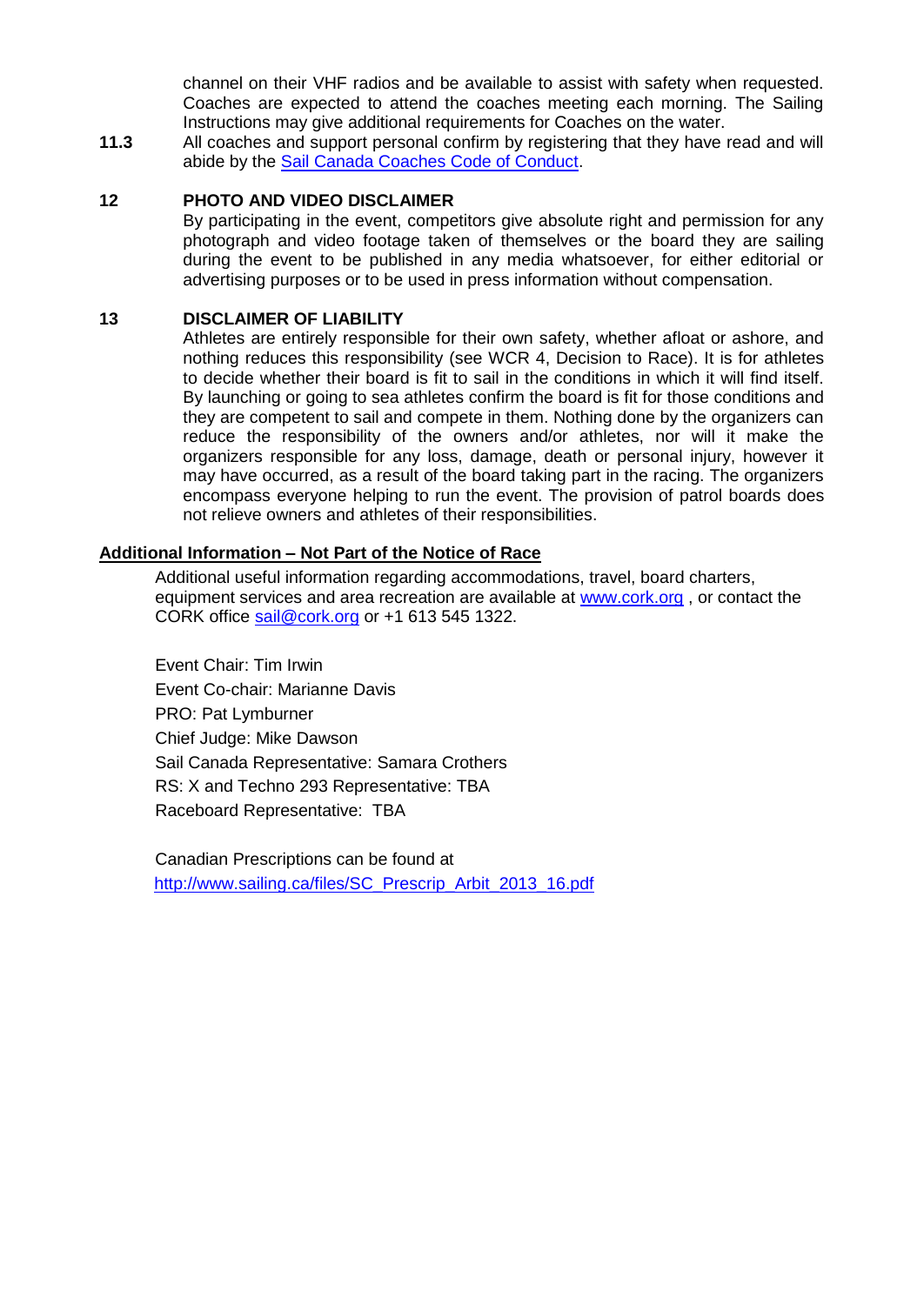### **Attachment 1:**

#### **Application of RRS 46 to determine Canadian Sailor Eligibility at Sail Canada Events**

Canadian sailors are required to show proof of Sail Canada membership to ensure eligibility to race. The following forms will be accepted as proof of membership:

- Sail Canada membership card;
- Membership card from Sail Canada member club;
- Official letter or document confirming membership from a Sail Canada member club;
- Published membership list from a Sail Canada member club
- Proof of membership with another ISAF member national authority (MNA)\*

A sailor who cannot provide proof of membership as above may obtain a Right-to-Race card which will be available at the registration desk for a fee. A Right-to-Race sailor card is valid only until the completion of the said event.

*Sail Canada member cards* are issued by the Provincial Sailing Associations, who then issue them to Sail Canada member clubs. Directors or managers at the clubs then issue the cards to their members.

*Proof of age* – as required in NOR 3.2 the following are valid forms of proof of age:

- Valid passport;
- Provincially issued identification  $-$  e.g. drivers' licence, health card;
- Municipally issued photo accreditation that includes full name and birth date;
- School- issued photo accreditation that includes full name and birth date.

A list of Sail Canada member clubs can be accessed in the [members' area of the Sail Canada](http://sailing.ca/members/)  [website.](http://sailing.ca/members/)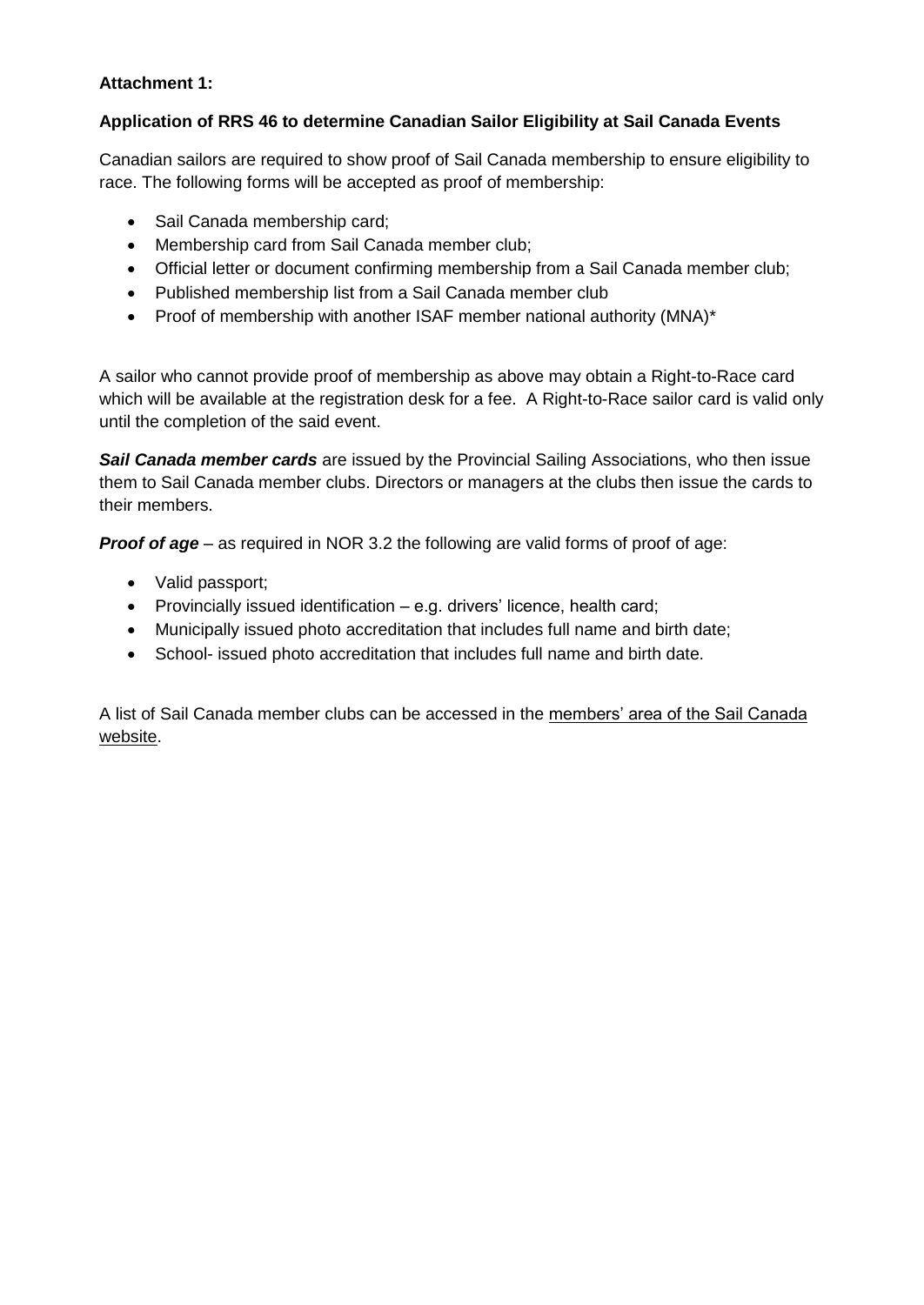#### **Attachment 2**



This form is required for all athletes under 18 years of age. It must be signed by the Parent/Guardian or person acting in loco parentis.

#### **PARENT/GUARDIAN/LOCO PARENTIS DECLARATION for CORK Events**

**Event: \_\_\_\_\_\_\_\_\_\_\_\_\_\_\_\_\_\_\_\_\_\_\_\_\_\_\_\_\_\_\_\_\_\_\_\_\_\_\_\_\_\_\_\_\_\_\_\_\_\_\_\_\_\_\_\_\_**

**Name of Competitor:**  $\blacksquare$ 

**Class: \_\_\_\_\_\_\_\_\_\_\_\_\_\_\_\_\_\_\_ Sail number: \_\_\_\_\_\_\_\_\_\_\_\_\_\_\_\_\_\_\_\_**

#### **Parent/Guardian/Loco Parentis Declaration:**

I confirm I am the legal guardian of this competitor or have been asked by the legal gruardian to act in loco parentis. I accept the Disclaimer of Liability below, which excludes said dependent's right to claim compensation in certain circumstances. I confirm that said dependent is competent to take part. . I consent to said dependent participating in drug testing procedures and, if asked, providing a urine sample under observation for analysis at an accredited laboratory.

During the event (tick one):

I will be responsible for my dependent throughout the event, and during the time my dependent is afloat I will be available at the event venue\*.

 $\rfloor$ The person named below, who has agreed to act in loco parentis will be responsible for said dependent throughout the event. During the time said dependent is afloat he/she will be available at the event venue\*.

#### **Disclaimer of Liability:**

Athletes are entirely responsible for their own safety, whether afloat or ashore, and nothing reduces this responsibility. It is for athletes to decide whether their board is fit to sail in the conditions in which it will find itself. By launching or going to sea athletes confirm the board is fit for those conditions and they are competent to sail and compete in them. Nothing done by the organizers can reduce the responsibility of the owners and/or athletes, nor will it make the organizers responsible for any loss, damage, death or personal injury, however it may have occurred, as a result of the board taking part in the racing. "The organizers" encompasses everyone helping to run the event. The provision of rescue boats does not relieve owners and athletes of their responsibilities.

\*"event venue" includes either on land and or water.